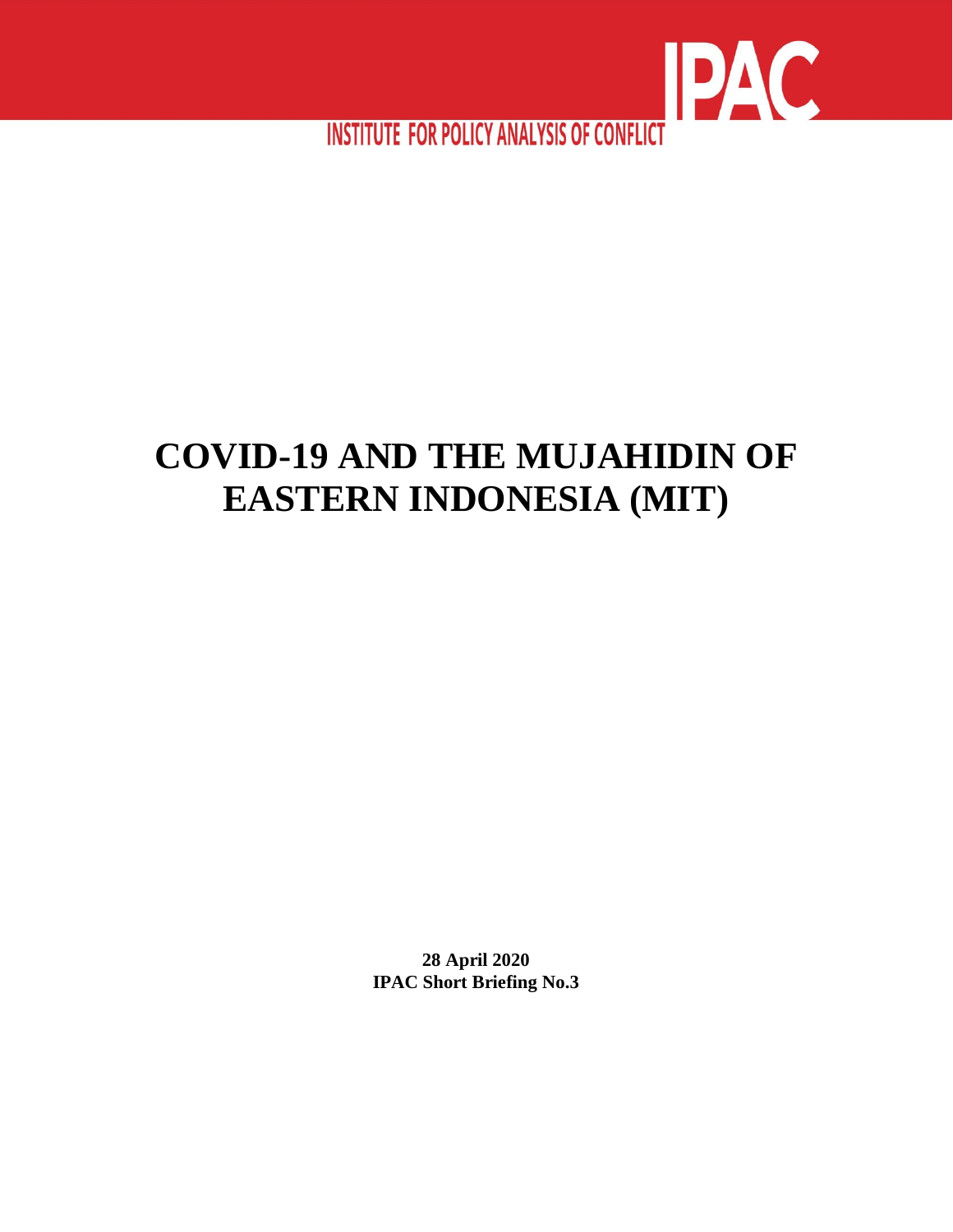## **CONTENTS**

| $\mathbf{I}$ , $\mathbf{I}$ |                                |  |
|-----------------------------|--------------------------------|--|
| $\Pi$ .                     |                                |  |
| III.                        |                                |  |
|                             | $\mathbf{A}$<br>$\mathbf{B}$ . |  |
| IV.                         |                                |  |
| $V_{\cdot}$                 |                                |  |
|                             |                                |  |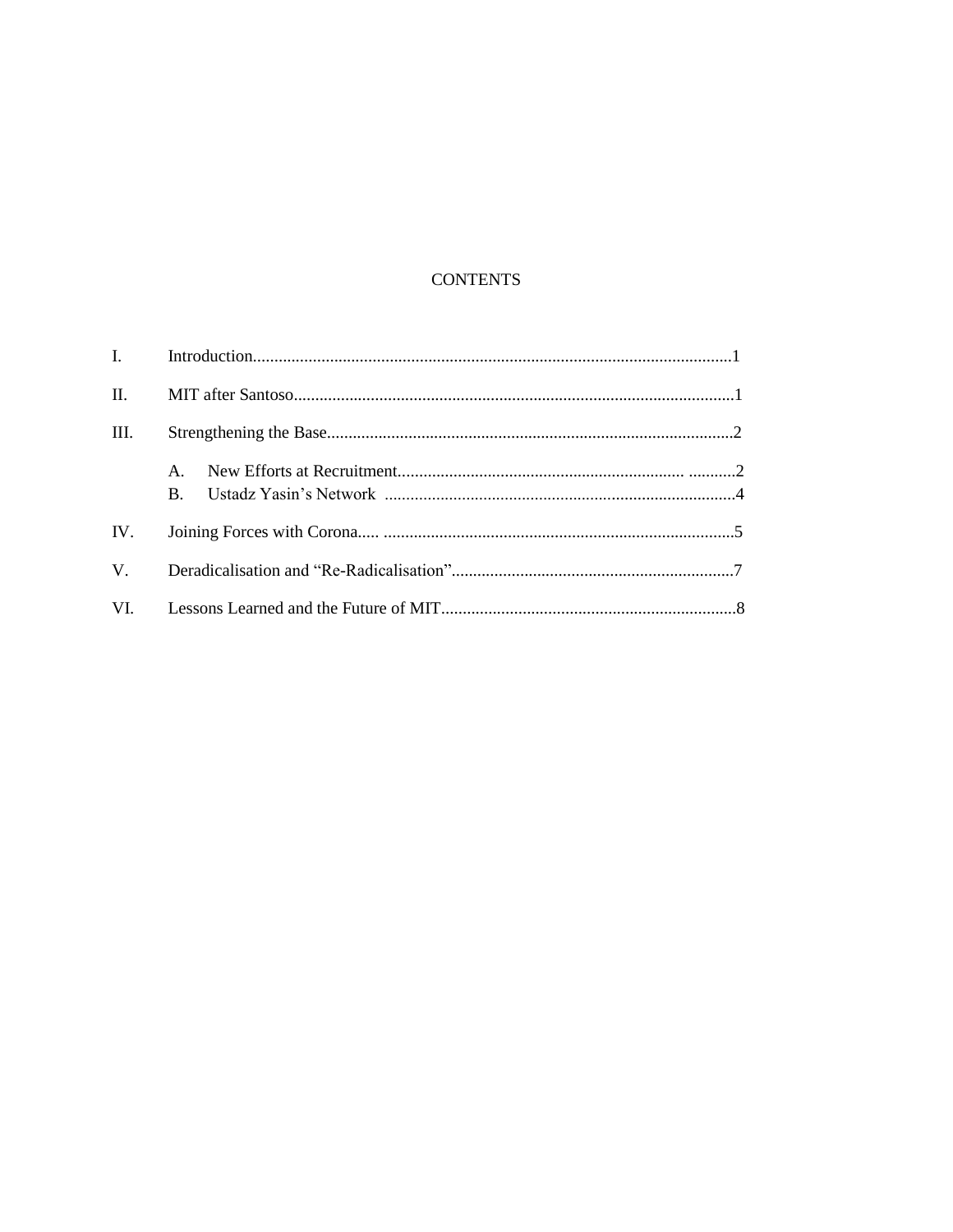#### **I. INTRODUCTION**

The renewal of violence in Poso, Central Sulawesi in March and April 2020 is the direct result of local extremists seeing Covid-19 as an ally in the war against Islam's enemies. The arrival of the virus gave the Mujahidin of Eastern Indonesia (Mujahidin Indonesia Timur, MIT) a new hope that victory was near, and buoyed by the addition of new recruits, it began a series of attacks.

The violence was made possible by MIT's recovery after joint military-police operations in 2016 led to the killing of its then leader, Santoso and the decimation of his already small band. Under the leadership of Ali Kalora, MIT embarked on a recruitment program that brought it up to about 20 combatants and a few guns but with crucial support in some communities.

Those few fighters have managed to hold off thousands of police and military for more than four years. At its height in 2016, Operation Tinombala involved some 2,400 troops, including some of Indonesia's most elite military and paramilitary units. As of late 2019, combined police-military strength in Poso was believed to be about  $600<sup>1</sup>$ 

MIT's rebirth suggests that a much-heralded deradicalisation program, led by police in Poso and aimed at convincing former MIT members to disassociate themselves from extremism, had limited impact beyond the individuals themselves. The program successfully turned several former prisoners away from extremism but did not stop recruitment, did not weaken pockets of local support for MIT and did not stop a few communities that had long been involved in conflict from seeing police as the enemy. A "reradicalisation" campaign by a pro-ISIS cleric may have had as much influence as the police program.

This short briefing explains how MIT recovered, why it saw the emergence of COVID-19 as a chance to attack its enemies and what the future of MIT could be in Poso. The immediate concern is the possibility of new attacks during Ramadan but there is a longer-term threat as well. MIT has shown a capacity for regeneration that suggests the need for more work in vulnerable communities.

## **II. MIT AFTER SANTOSO**

 $\overline{a}$ 

By late 2016, MIT was at its lowest point, nearly finished as an organisation. Santoso had been killed in July by an elite army patrol. His wife and two other women combatants were in custody. Basri, a legendary fugitive since his escape from prison in 2013, had been recaptured in September 2016. Between deaths and arrests, some 40 fighters and couriers had been taken out of action. MIT was down to nine men, and supplies were scarce.<sup>2</sup> Recruitment was at a standstill.<sup>3</sup> Police and soldiers were everywhere, infiltration of the community was high and the police deradicalisation program had led some former members to suggest that the costs of violence outweighed the benefits.

 $1$  Operation Tinombala was directly ordered by President Jokowi and was aimed at capturing Santoso. Initially mandated for two months, it was repeatedly renewed, even after Santoso was killed in July 2016, though with some troop reduction. By 4 October 2019, when it was extended through 31 December 2019, it was down to 600 joint forces. It was last renewed in January 2020 for six months, with police refusing to say how many security forces were involved. See "Masa Tugas Satgas Tinombala Diperpanjang 6 Bulan ke Depan", liputan6.com, 31 December 2019. For more on immediate antecedents of Operation Tinombala in Poso, see IPAC, "Update on the Indonesian Military's Influence," Report No.26, 11 March 2016, pp.3-5

 $2 \text{ In August 2016, police arrested Djono Priadi, an employee of the local office of Public Works in Palu, who had$ helped MIT with supplies.

<sup>&</sup>lt;sup>3</sup> MIT's recruitment and supply chain was disrupted by arrests in connection with the January 2016 attack in central Jakarta. Hendro Fernando, who had helped channel funds from ISIS in Syria to Poso was arrested in the aftermath as was Ali Hamka, the head of JAD Indramayu who had been active in sending recruits to Poso, including his own son. Ali Hamka was released in January 2020, while his son Musa Al Qosam was released in March 2020. Both returned to Indramayu, West Java.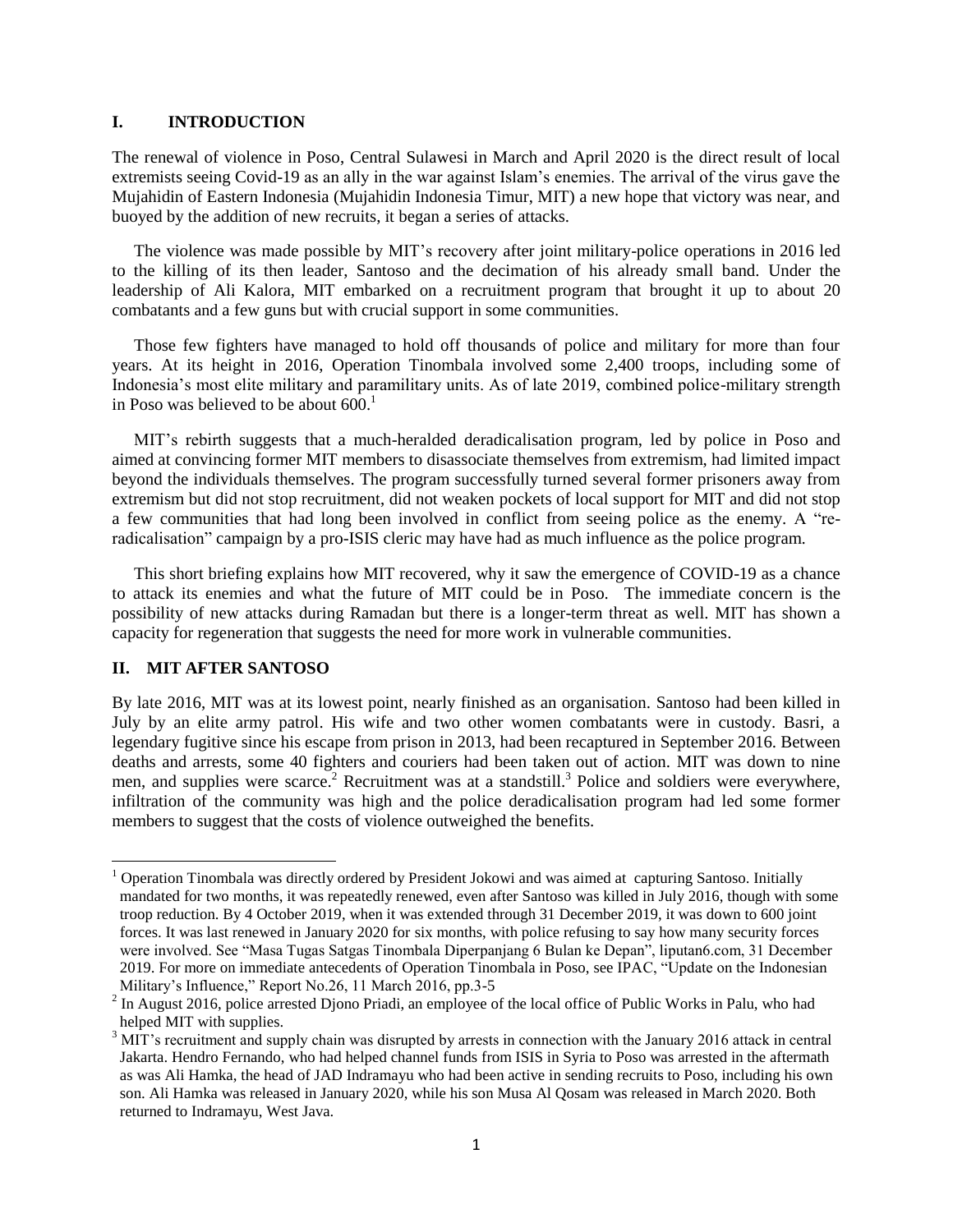It was under these conditions that Ishak Ipa alias Ali Kalora took over as leader. Very little is known about the man, other than that he was born in Buru, central Maluku in 1980 – not in the village of Kalora, Poso as many media accounts have suggested. Few believed he would last long.

MIT's situation, already dire, deteriorated even further in 2017 after two of its most experienced fighters, Barok alias Firdaus and Askar alias Jaid, both from Bima, Sumbawa were killed in a shoot-out with security forces on 15 May 2017 in Poso Pesisir.<sup>4</sup> MIT lost not only the men but their firearms, leaving a total of seven men with two rifles and two revolvers. At this point, Ali Kalora moved the group north, from its traditional stronghold in the hills around Gunung Biru, Poso Pesisir, to Parigi Moutong, the next district over.

The excitement of the ISIS takeover of Marawi in the southern Philippines in May 2017 pushed Poso even more to the sidelines. Supporters of Islamic State in Indonesia seemed to forget about it entirely. Jamaah Anshorud Daulah (JAD), Indonesia's largest pro-ISIS coalition that had channelled thousands of dollars from Syria to MIT, was now transferring funds to Marawi instead. A group from JAD-Bima, that a year earlier would have gone to Poso, left for the Philippines, only to be deported on arrival, although not arrested on their return to Indonesia. 5

There were still MIT supporters in Poso but most were otherwise occupied. One of the most important was Ustadz Yasin, a former Jemaah Islamiyah leader from Semarang, Central Java who had played a major role in supporting MIT in its early years. ("Ustadz" is an honorific meaning "teacher".) Arrested in 2012, he was released in November 2016 after serving a four-year sentence and immediately went back to Poso. But he was more focused on turning his pesantren, Darul Anshar in Kayamanya, Poso, into a centre for pro-ISIS activities and a place of shelter and support for the children of imprisoned MIT fighters.

## **III. STRENGTHENING THE BASE**

Despite seeming insurmountable obstacles, Ali Kalora managed to bring MIT back to life in 2018. By the end of the year, it was back up to sixteen fighters, thanks first to the end of the Marawi siege in October 2017 and then to the Palu earthquake and tsunami in September 2018.

#### **A. New Efforts at Recruitment**

Euphoria among local ISIS supporters over Marawi gave way to disappointment after defeats both there and in Syria, but Ali Kalora saw this as an opportunity to turn attention back to his own little longrunning insurgency. He tried getting reinforcements from Bima first but failed, in part because police had arrested 13 JAD members, including former prisoner Baharudin Amin, for an attack on the Bima police command on 11 September 2017.

At the end of 2017, he contacted two pro-ISIS prisoners serving life sentences in Madiun, East Java: Abdullah Umamity from Ambon, and Agung Hamid, from Makassar.<sup>6</sup> He asked their help in recruiting new fighters and both agreed – indicating the importance of ongoing links between *mujahidin* inside the prison system and those outside. Abdullah got in touch with a former cellmate, Said Laisouw, who had been released from prison in 2011 and had become the *amir* of JAD-Ambon. Agung Hamid likewise

 4 "Baku Tembak di Poso, Barok dan Askar Tewas," sultengraya.com, 17 May 2017.

<sup>&</sup>lt;sup>5</sup> They included two men named Jasman and Sukrin who were involved in a shootout with police in April 2018. IPAC phone interview with Indonesian official in Jakarta, 17 April 2020.

<sup>&</sup>lt;sup>6</sup> Abdullah Umamity was involved in a 2005 attack on a Brimob post in Loki, West Ceram, Maluku in which five police and their cook were killed. He also took part in several other attacks. Agung Hamid, who led the December 2002 Makassar bombings, continued to maintain close contact with fellow extremists in South Sulawesi after his arrest, as did his wife, who was a regular visitor. Agung had been a member of Laskar Jundullah and Wahdah Islamiyah and had fought in Poso at the height of the communal conflict there.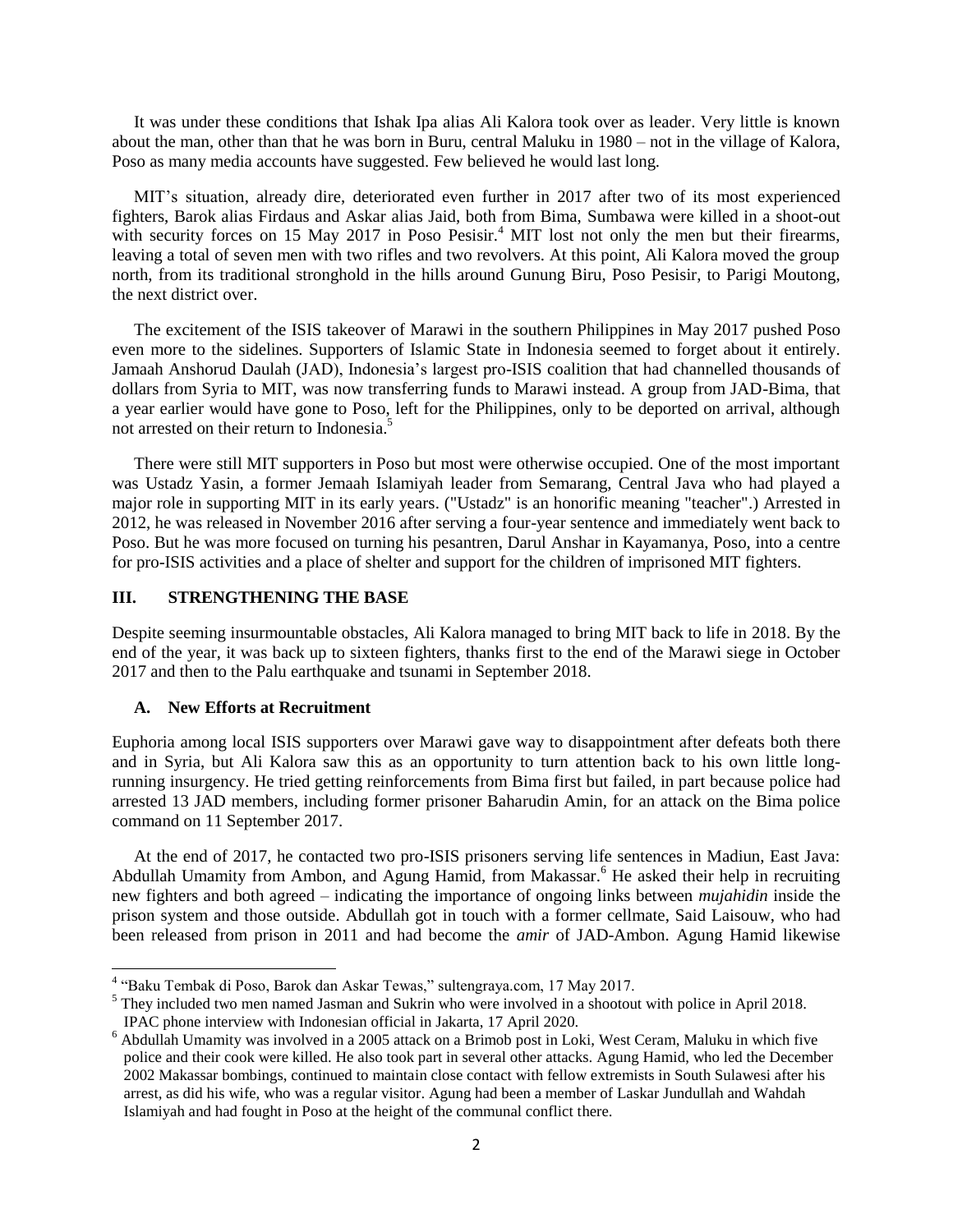contacted a former prisoner who had worked with him on the 2002 Makassar bombings, Muhammad Itang. Said and Itang together sent six men to Poso.

Ali Kalora chose of his closest associates, Khairul Amin alias Irul from Kalora, Poso, who had married one of Santoso's daughters, to facilitate local recruitment. He also asked his younger sister, Linda Ipa, to act as treasurer and receive any funds from outside that were channelled to MIT. But he still believed the group was too weak to carry out attacks, especially after it lost two of the new Ambon recruits in April 2018 when they were arrested trying to get supplies.<sup>7</sup>

The uprising in early May 2018 at the Brimob detention centre, which served as a remand centre for captured terrorist suspects, provided the first occasion for many Indonesians to see Ali Kalora. He released a four-minute video that was widely circulated on social media and played on major Indonesian television programs urging inmates not to surrender. He said MIT should serve as an example – it never gave up, even though it had only two guns:

You have lots of *ghonimah* (war booty, in this case arms) and bullets. Fight them! Strike them! Use the sword, my brothers, hit their faces until they're smashed. That's what a sword entitles you to, don't even think about surrender.<sup>8</sup>

The prisoners eventually surrendered anyway, out of hunger. A week later, on 13 May 2018, came the Surabaya bombings where three JAD families, including young children, blew themselves up attacking churches and trying to hit a police station.<sup>9</sup> The two incidents triggered the adoption by the Indonesian parliament of a strengthened anti-terrorism law that gave enhanced powers to the police to conduct "preemptive strikes", leading to hundreds of new arrests – including in the places that MIT had relied on for recruitment. In Ambon, police rounded up eight JAD members, including a cousin of Ali Kalora's, and in South Sulawesi, they arrested ten linked to Darul Islam-Makassar, including former prisoner Anton Labase, who had been involved with Agung Hamid in the Makassar bombings and who had also fought in Poso at the height of the communal conflict.<sup>10</sup>

In Poso itself, Ustadz Yasin forbade his students to have any contact with Ali Kalora because he knew that with the new law, it would be easy to arrest them. He focused instead on raising funds for the families of arrested MIT members. His "re-radicalisation" program was also underway (see below).<sup>11</sup>

A humanitarian disaster brought new opportunities for MIT, which by this time was down to seven men. On 28 September 2018 a devastating earthquake and tsunami in and around Palu, capital of South Sulawesi, killed over 4,300 people, though the true toll will never be known.<sup>12</sup> While security forces were busy with disaster relief, MIT resumed its recruiting efforts, bringing in young men who evaded scrutiny by pretending to be humanitarian volunteers. Through the old Ring Banten network, MIT got three new fighters, led by Al Qindi Mutaqien alias Muaz, nephew of executed Bali bomber Imam Samudra, and two

 7 "Dua Pria Asal Ambon Anggota MIT ditangkap Babansa di Poso", KabarSelebes.id, 30 April 2018.

<sup>&</sup>lt;sup>8</sup> "Penampakan TERORIS ALI KALORA pengganti SANTOSO pasca Teror Mako Brimob & Bom Surabaya, [https://www.youtube.com/watch?v=IY-3ypUVDCI,](https://www.youtube.com/watch?v=IY-3ypUVDCI) 30 January 2020.

<sup>9</sup> See IPAC, "The Surabaya Bombings and the Future of ISIS in Indonesia," IPAC Report No.51, 18 October 2018. <sup>10</sup> Indonesian Supreme Court decision No.454/Pid.Sus/2019/PNJkt.Utara in the case of Jamaluddin alias

Muhammad Idris.

[https://putusan3.mahkamahagung.go.id/direktori/putusan/8ab445f32d95c0faec11f53a020f3b71.html\]](https://putusan3.mahkamahagung.go.id/direktori/putusan/8ab445f32d95c0faec11f53a020f3b71.html) <sup>11</sup> IPAC phone interview with Indonesian official, 15 April 2020.

<sup>12</sup> "Central Sulawesi disasters killed 4,340, final count reveals," *Jakarta Post*, 30 January 2019.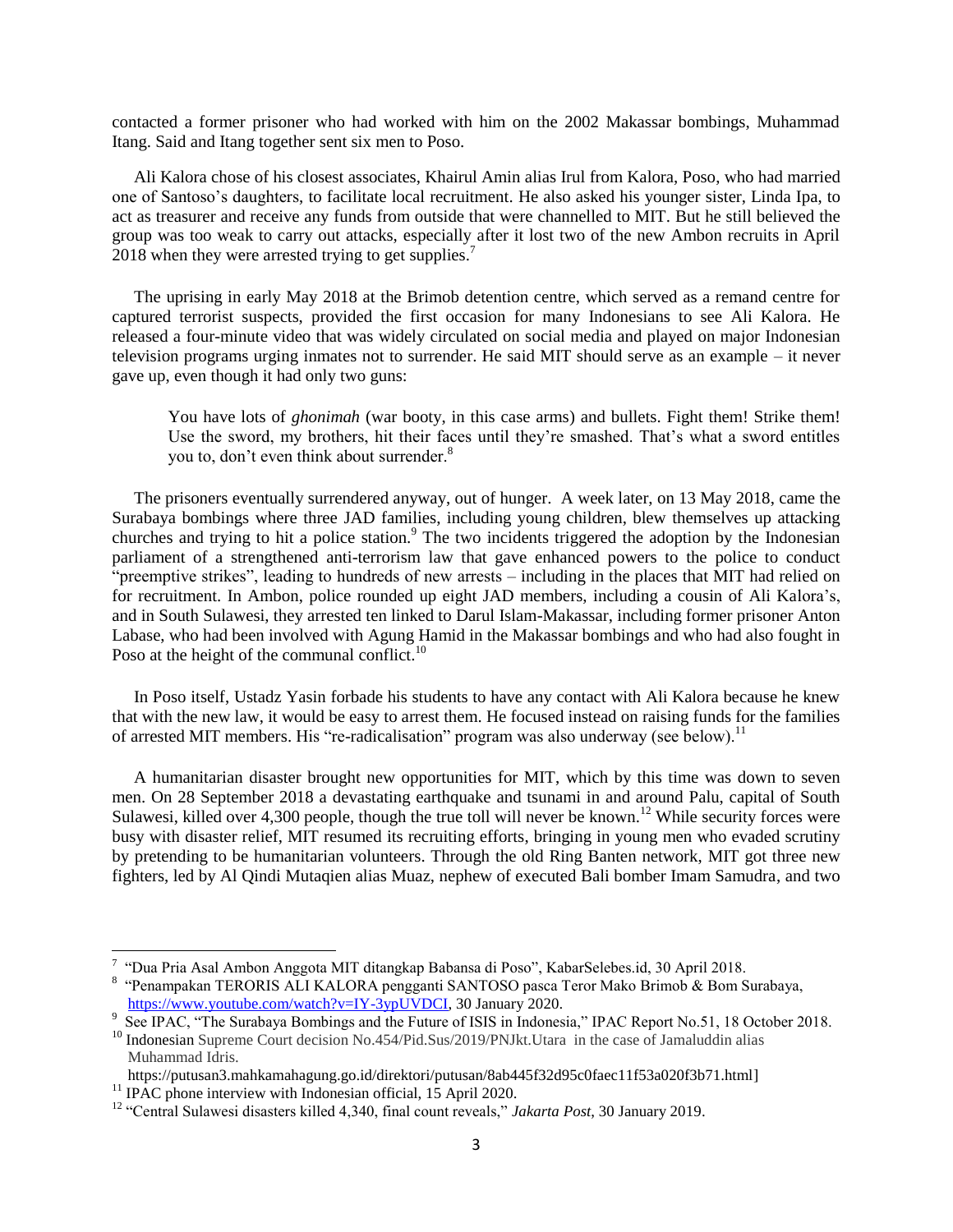of his friends.<sup>13</sup> Irul, the local recruiter, decided to join them in the hills. Thanks to the new arrivals, MIT was back up to eighteen men by the end of 2018, and Ali Kalora was ready to take action.

On 30 December 2018 an artisanal gold miner originally from Toraja, South Sulawesi was abducted and beheaded in Salubanga village, Sausu subdistrict, Parigi Moutong.<sup>14</sup> The perpetrators then shot and wounded two police who came to remove the body.<sup>15</sup> The operation proved costly for MIT. Police intensified their search for MIT members and on 11 January 2019, they arrested Linda Ipa, Ali Kalora's sister and basic goods supplier. Over the next few months, MIT lost five more men. In early March, Ba'asyir alias Romzi from Bima was shot and killed and Aditya, from Ambon, was arrested. Then on 21 March, Al Qindi Mutaqin was one of three killed in a clash with police.<sup>16</sup>

#### **B. Ustadz Yasin's Network**

l

Ali Kalora decided that despite the losses, he would stay in Parigi Mountong. He had to both guard against informants and step up recruiting. On 25 June 2019, two farmers, a father and son, were found slain with their throats cut in Parigi Selatan subdistrict, apparently as a warning to others that they should not provide any information to the police.<sup>17</sup> As for recruitment, the new terrorism law made it increasingly difficult to bring people in from outside. He would have to look closer to home and decided to focus on the students of Ustadz Yasin. He got help in this endeavour from Muis Fahron also known as Abdullah or Bang Dul, a senior student from Kayamanya who managed to recruit fourteen fellow members of Ustadz Yasin's religious study group (*pengajian*). One was Wahyudin, Yasin's son-in-law. Two others were former prisoners, Imron alias Genda and Darwin Gobel alias Ali, a young man arrested as a minor in 2017 and released in late  $2018^{18}$ 

Abdullah also looked for others who were part of Yasin's extensive network. Since his release, Yasin had managed to expand his contacts through his fund-raising on behalf of extremist prisoners from Sulawesi and their families. Abdullah was thus able to recruit four ISIS supporters in Kasimbar, Parigi Mountong. With the help of a woman named Murniati, he also found several men willing to join in Siwa, Kabupaten Muna, Southeast Sulawesi. Murniati herself was the ex-wife of Arman Galaxi, a former prisoner involved in the 2002 Makassar bombings who had joined ISIS in Syria. She had wanted to go to Syria too but was stopped from leaving Surabaya airport in May 2015.<sup>19</sup> With her help, Abdullah succeeded in finding five new fighters, including Murniati's new husband and her own son; his own decision to join made six. Several others who had wanted to join were arrested before they could do so, but the addition of these men was a major boost for MIT. By February 2020, MIT was back up to 20 fighters. Even with two of the twenty pulling out and turning themselves into the police in March,

<sup>&</sup>lt;sup>13</sup> They were Al Qindi himself, Alvin alias Adam and Jaka Ramadhan alias Ikrim. "Kaleidoskop 2019: Sepak Terjang Kelompok MIT Poso", kumparan.com, 31 December 2019.

<sup>14</sup> "Polri Dalami Dugaan Pembunuhan 2 Warga oleh Kelompok Ali Kalora," tirto.id, 26 June 2019.

<sup>&</sup>lt;sup>15</sup> "Dua Polisi Jadi Korban Penembakan DPO MIT Poso," tempo.co, 31 December 2018.

<sup>&</sup>lt;sup>16</sup> Also killed were Andi Muhamad alias Abdullah alias Abdurrahman Al Makasari from Makassar and Alhaji Kaliki alias Ibrohim from Ambon."Densus 88 Tembak Mati Keponakan Imam Samudra di Sulteng," solopos.com, 5 April 2019.

<sup>&</sup>lt;sup>17</sup> "Dua Petani di Parigi Moutong Ayah dan Anak Ditemukan Tewas Digorok di Kebun," palu.tribunnews.com, 25 June 2019.

<sup>&</sup>lt;sup>18</sup> It was Darwin Gobel's second arrest, but the first time, in 2016, he was given "guidance" but was never tried. He was then arrested in March 2017 and sentenced to two years in October 2017. He seems to have been released sometime after September 2018 because he still appears on an official list of prisoners from that date. "Polisi: Ali Pernah Dipenjara 2 Tahun," media.alkhairaat.id, 15 April 2020.

<sup>19</sup> "Baru Pertama Kali Ke Luar Negeri, Riduansyah Dicekal," tribunnews.com, 15 May 2015. This article gives the passport numbers of all those stopped.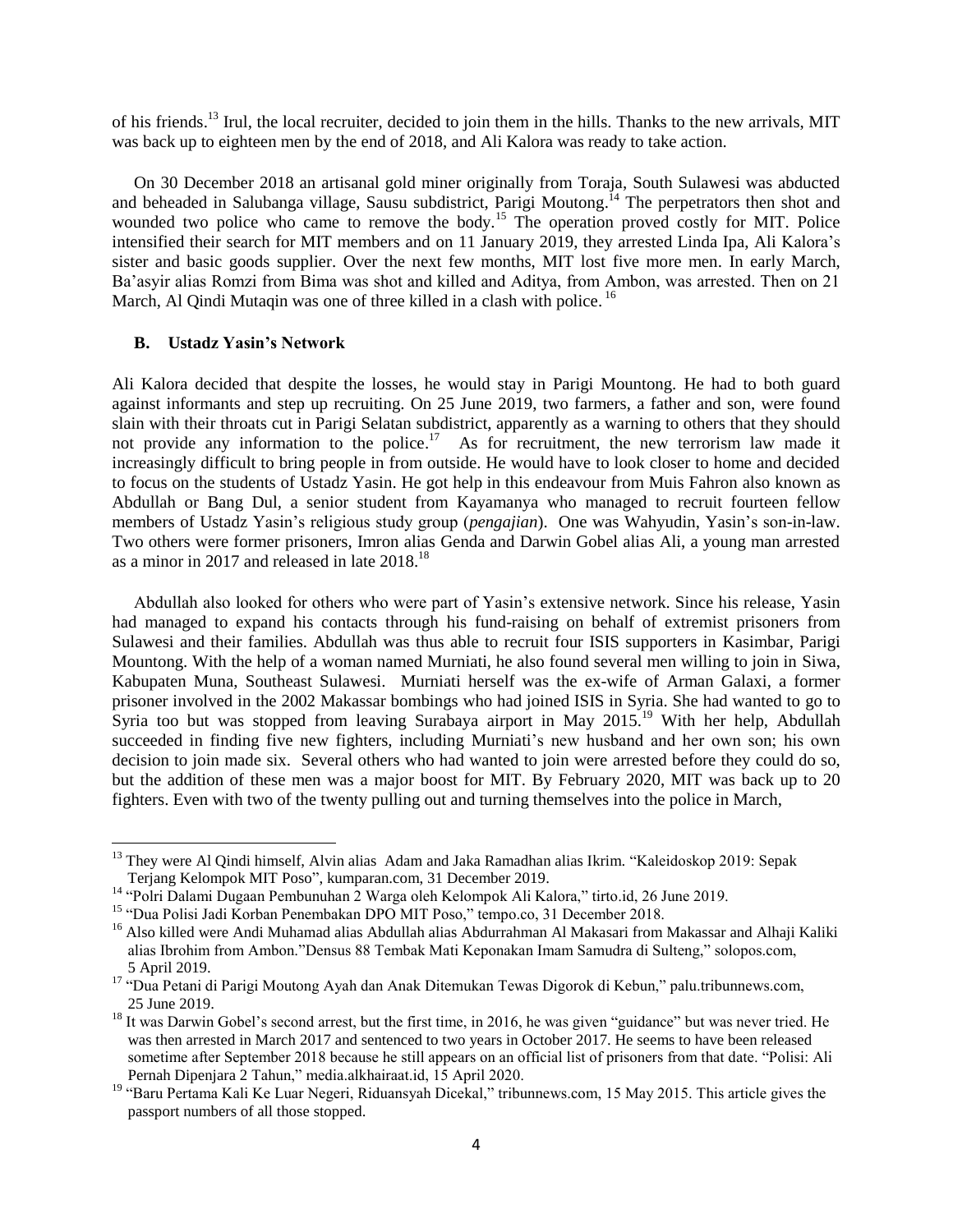the reinforcements were enough to lead Ali Kalora to conclude that it was time to move back to Poso Pesisir.<sup>20</sup>

## **IV. JOINING FORCES WITH CORONA**

The arrival of Covid-19 in Indonesia instilled a new optimism in MIT. Ali Kalora and his fighters believed that the virus was the army of Allah that had been sent down to destroy the enemies of Islamic State.<sup>21</sup> They saw that not only was it infecting and killing kafirs (non-believers) but it was also weakening the economies of all the states engaged in the war against ISIS, including America, Britain, Australia, Turkey, Saudi Arabia, Iran – and Indonesia. This belief was enough to convince the tiny group of combatants that they could eventually defeat the Indonesian state.

One cleric whose pronouncements on Covid-19 became a reference for ISIS supporters was Ihsan Tanjung, a specialist on the end of time whose lectures are widely available on YouTube. Ihsan has never overtly supported ISIS and he reaches an audience that goes far beyond extremists, but his focus for years on Syria as the place where the Imam Mahdi would appear at Islam's final battle made him hugely popular in pro-ISIS circles. He takes current phenomena, such as the explosion of the Anak Krakatua volcano off the coast of West Java on 11-12 April 2020 and notes how these are indications of the imminent arrival – maybe even during Ramadan 2020 – of the great hot cloud called *dukhon* that will envelope the earth for 40 days as the apocalypse nears. There are only three ways to seek safety from the *dukhon*, according to Ust. Ihsan*.* One is to flee (hijrah) to Mecca in Saudi Arabia and join forces with the Imam Mahdi there, but since Saudi Arabia is now under a Covid-19 lockdown, this is not an option. The second is to resign oneself to accepting death. The third is to emigrate to a hilly area that will provide safety. ISIS supporters have discussed possible sites, one of which Poso – and going to the hills means joining MIT. $^{22}$ 

MIT supporters began to see Covid-19 as an important ally in defeating their enemies. Ali Kalora told his followers on a widely circulated video:

Truly victory is near. The oppressor will fall because of corona and this war. God willing, it will happen soon. $^{23}$ 

The combination of this new optimism and the additional fighters gave MIT the confidence to resume its terrorism activities. On 27 March 2020 Ali Kalora attacked a group of Brimob police on motorcycles as they were transporting food supplies in Kilo village, Poso Pesisir Utara.<sup>24</sup> No one was killed, but the police were forced to flee and left behind their motorcycles and the food. The success of this operation raised MIT morale further. On 8 April 2020, some MIT members abducted a farmer named Daeng Topo, suspected of being an informant, then beheaded him, and Ali Kalora warned via video that other informants would suffer the same fate.<sup>25</sup>

 $\overline{a}$ 

<sup>&</sup>lt;sup>20</sup> "Tak tahan diburu, 2 Anggota MIT Pimpinan Ali Kalora Menyerahkan diri, palu,tribunnews.com, 21 March 2020.

<sup>&</sup>lt;sup>21</sup> The conviction that Corona was the army of Allah was not exclusive to MIT but became widely shared among ISIS supporters – who originally saw the virus as divine retribution against China for its treatment of the Uighurs. IPAC, "Covid-19 and ISIS in Indonesia," Short Briefing No.1, 2 April 2020 and Nur Axiemah Azman,"'Divine Retribution': The Islamic State's COVID-19 Propaganda," *The Diplomat*, 24 March 2020.

<sup>&</sup>lt;sup>22</sup> Message from Ihsan Tanjung, 7:57 minutes in duration, circulated over social media on 11 April 2020.

<sup>&</sup>lt;sup>23</sup> "Ngeri, Video Ali Kalora Mutilasi Petani di Hutan Poso Bicara Latar Bendera ISIS," metrosulteng.com, 20 April 2020.

<sup>&</sup>lt;sup>24</sup> Police report entitled "Penyanggongan terhadap personil brimob dan pembakaran 4 unit KR2 (Kendaraan2 red) (2 milik Brimob dan 2 milik warga)", Poso, 28 Maret 2020.

 $^\mathrm{25}$  Ibid.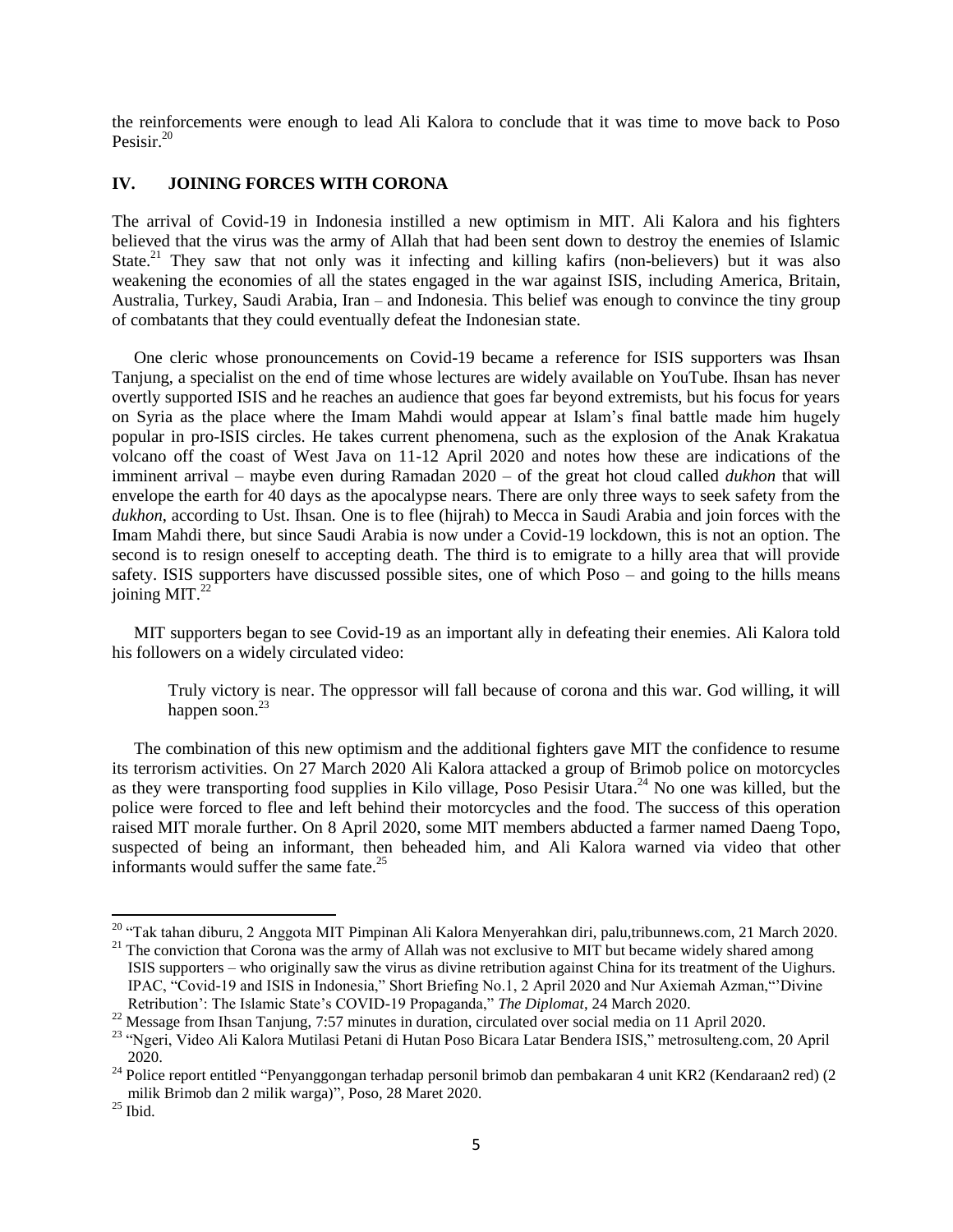Then on 10 April, police killed a 20-year-old youth named Qidam Alfarizki Mowance whom they mistook for a terrorist. He had gone out of his house at 9 in the morning and somewhere near the police station in Poso Pesisir Utara, he was shot. Police said he was an MIT supporter who resisted arrest and so they were forced to shoot him, but this is such a common refrain that it has little credibility. His family were horrified when they saw the condition of the body when it was returned, with marks that they said suggested torture.<sup>26</sup> The incident was a major setback to efforts to improve community relations and police compounded the problem by refusing to provide any clarification on the incident or admit responsibility. $27$ 

A week later, on 15 April, Abdullah and Darwin Gobel, the young ex-offender, raised the stakes by moving into the city of Poso. The two took a motorcycle to a Bank Syariah Mandiri branch, shot a policeman who was standing guard, and tried to seize his gun. They managed to wound him but before they could get the gun, other police arrived to help and the two sped off. Police were able to stop them in Maengko, Poso Kota and shot and killed them both.

In the two deaths, MIT lost its top recruiter and one of its most committed fighters. The loss was felt not only among fellow fighters but in the wider community. When Abdullah and Darwin were buried in Kayamanya, hundreds turned out to salute them as heroes, some displaying ISIS flags. It underscored how much the neighborhood of Kayamanya continues to be an extremist stronghold and the centre of pro-ISIS sentiment – thanks in part to the activities of Yasin and his pesantren.

The support shown for MIT during the funeral may have inspired Ali Kalora to undertake one more attack. On 19 April, MIT fighters kidnapped and killed a farmer in Kilo village, Poso Pesisir Utara named Ajeng alias Papa Angga. This was the fourth act of terrorism that MIT had carried out in the time of Covid-19.<sup>28</sup> On 25 April, a police team assigned to the Tinombala operation shot and killed another MIT member, Rajif Gandi Sabban alias Rajes, from Ambon in the same village. He was later buried in Palu.<sup>29</sup>

Ali Kalora and his friends remained in the hills of Poso Pesisir Utara as of the beginning of Ramadan. It is not clear whether they will try to strike again during the fasting month or flee from Tinombala operations while trying to rebuild their strength through new recruitment. If they mount another attack, it will be evidence that their confidence in Covid-19 as an ally remains high and they are genuinely convinced that victory is imminent. If they retreat, it will be an indication that they understand that their resources are insufficient to wage war against almost anyone, with a total force of fourteen fighters, one rifle, two homemade guns and a few bombs. This calculation could change if the pandemic brings unrest – or a jailbreak – to Poso.

Ali Kalora documented MIT's actions, from the attack on the police supply convoy to the beheadings of the farmers, and uploaded the videos to pro-ISIS social media groups. He appeared to be aiming at two audiences: first, the police, to sow fear that they would face more attacks, and second to ISIS followers in Indonesia, to encourage them to follow suit and mount attacks of their own. It is worth noting, however, that despite his dissemination of these videos, outreach through social media was not nearly as important a part of his strategy as it had been for Santoso. He has made little effort to seek international publicity, focusing more on building up the group's strength.

 $\overline{\phantom{a}}$ 

<sup>&</sup>lt;sup>26</sup> "Kondisi Fisik Jenazah Tak Wajar, Polisi Tuding Qidam Alfarizki Teroris", Suaramerdeka.id, 13 April 2020.

<sup>27</sup> "Ayah Qidam: Anak Saya Bukan Teroris, Dia Dibunuh Polisi," portalsulawesi.com, 12 April 2020.

<sup>28</sup> "Petani Poso Tewas di Pegunungan Diduga Korban Penculikan Kelompok Teroris," liputan6.com, 21 April 2020.

<sup>29</sup> "Berasal dari Ambon, Teroris Poso Dimakamkan di Palu," beritasatu.com, 27 April 2020.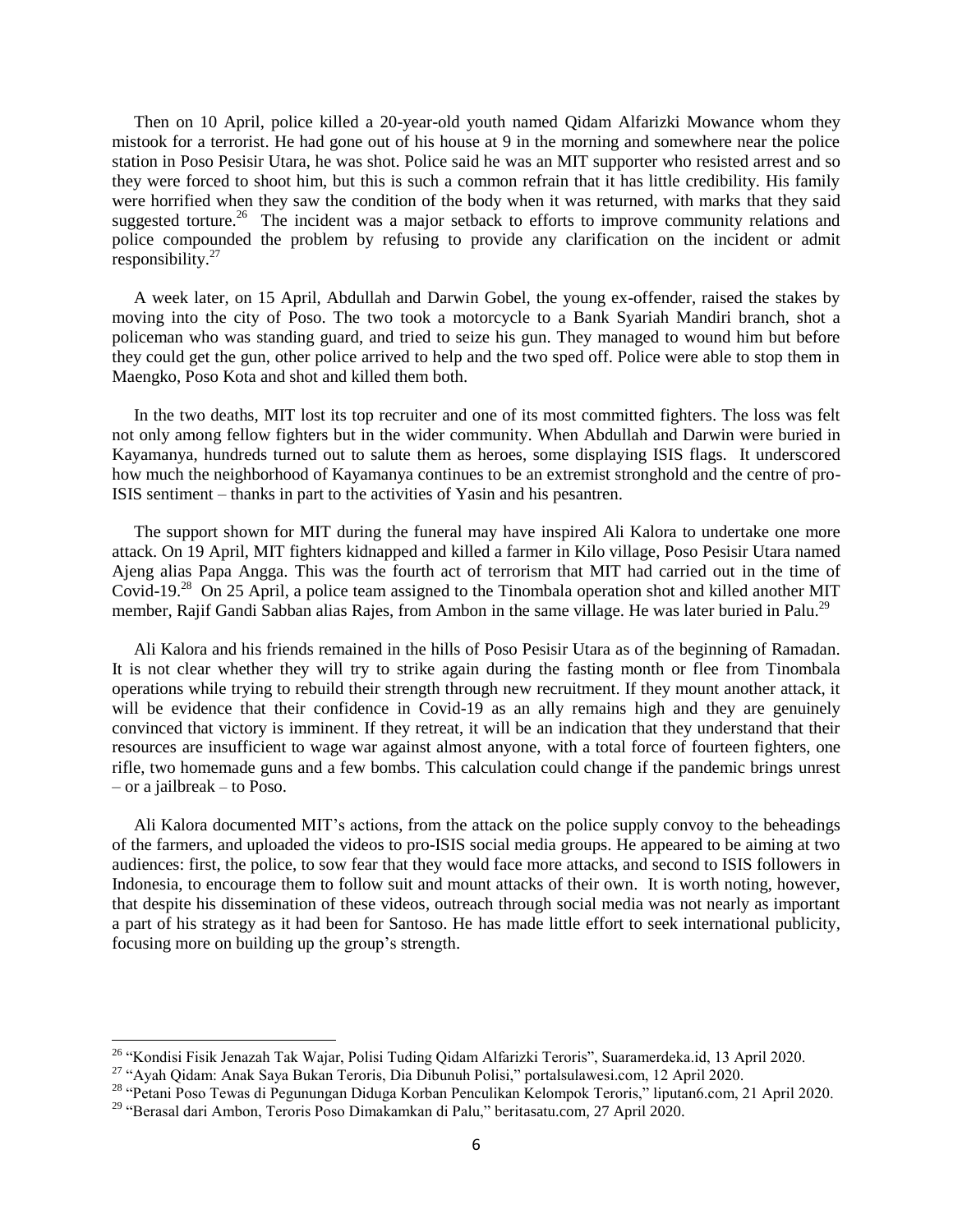### **V. DERADICALISATION AND "RE-RADICALISATION"**

In 2016 and 2017, police in Poso were winning recognition for their success in encouraging MIT prisoners to disengage from violence, either while they were still in prison or after their release.<sup>30</sup> The program was started in 2016 by the then Poso police chief and continued by his successor. It was never very big or well-funded but by focusing on outreach to families combined with in-kind assistance to released prisoners who want to start new jobs, it succeeded in bringing about a dozen prisoners out of pro-MIT networks.<sup>31</sup> It turned out, however, that a counter-effort was going on at the same time led by Ustadz Yasin after his November 2016 release.

Since the early 2000s, prisoners linked to terrorism in and around Poso have constituted a major cluster of convicted terrorists. As of April 2020, the number imprisoned for activities linked to MIT – and this includes people from Maluku, West Nusa Tenggara and Java as well as Sulawesi – was about 90, though the total was constantly changing as releases and new arrests took place. Some 24 were released or due for release in 2020, with at least eight (and likely more) scheduled for release in 2021. Again as of April 2020, almost two dozen of the Poso-linked prisoners were in super-maximum security prisons with single cells and tight restrictions on communications and visitors. $32$ 

Some ISIS supporters, including Ustadz Yasin, foresaw that there would be an effort at deradicalisation of prisoners and decided to pre-empt it, but if it were going to compete with the police program, it needed funding. Yasin was already raising money for two broad goals – assistance for his pesantren, Darul Anshar in Kayamanya, Poso (with a smaller branch of the same name in Morawali), and aid to the families of detained and recently released "muhahidin" and their families. He not only provided monthly payments to families but also offered free schooling for their children at the Kayamanya pesantren.

The police program only reached prisoners detained in local prisons. Ustadz Yasin went further, traveling around to prisons in Java and elsewhere where Poso-linked prisoners were held, visiting the prisoners and giving them renewed commitment to stand firm. One example was Imron alias Genda, arrested in 2015 for supplying Santoso. Shortly after his conviction he was moved to Boalemo Prison in Gorontalo. There he was very cooperative, and he requested to be moved to Palu to be closer to his family. The Corrections Directorate in the Ministry of Law and Human Rights approved the move. Then someone from the National Counter-Terrorism Agency (Badan Nasional Penanggulangan Terorisme, BNPT) arrived, wanting more detainees for BNPT's controversial "deradicalisation centre" in Sentul, Bogor.<sup>33</sup> Without consulting authorities at Boalemo Prison, BNPT moved Genda to Sentul. Genda felt cheated. He had been promised that he would be nearer his family and he was now further away than ever. In protest, he refused to take part in any of the Sentul programs. BNPT then branded him as uncooperative and sent him back, not to Boalemo but Pasir Putih, the super-maximum security prison on Nusakambangan island used for men considered most dangerous and hardcore. This made Genda angrier and more uncooperative than ever. Meanwhile, Ustadz Yasin was visiting Genda's family and offered

 $\overline{a}$ 

<sup>&</sup>lt;sup>30</sup> IPAC, "Recent and Planned Releases of Indonesian Extremists: An Update," Report No.49, 10 August 2018, p.5.

<sup>&</sup>lt;sup>31</sup> One of the most active of the police officers involved was AKBP Bogiek Sugiyarto. He was first assigned to the central Sulawesi provincial police in 2009 and went on to serve as deputy police chief of Morowali, deputy chief of Poso and beginning January 2017 as chief (kapolres Poso). He was transferred to Mojokerto Java on 2 September 2019.

<sup>&</sup>lt;sup>32</sup> This included sixteen prisoners in Pasir Putih, five in Gunung Sindur and one (Saiful Anam alias Brekele) in Karanganyar Prison.

 $33$  This centre was supposed to be for rehabilitated terrorism offenders who were soon to be released, men who were deemed to be model prisoners, but the prison was so isolated and inmates were reportedly so unhappy that a few reverted to their hardline stance. See IPAC, "Recent and Planned Releases of Indonesian Extremists: An Update", Report No.49, 10 August 2018, p.4.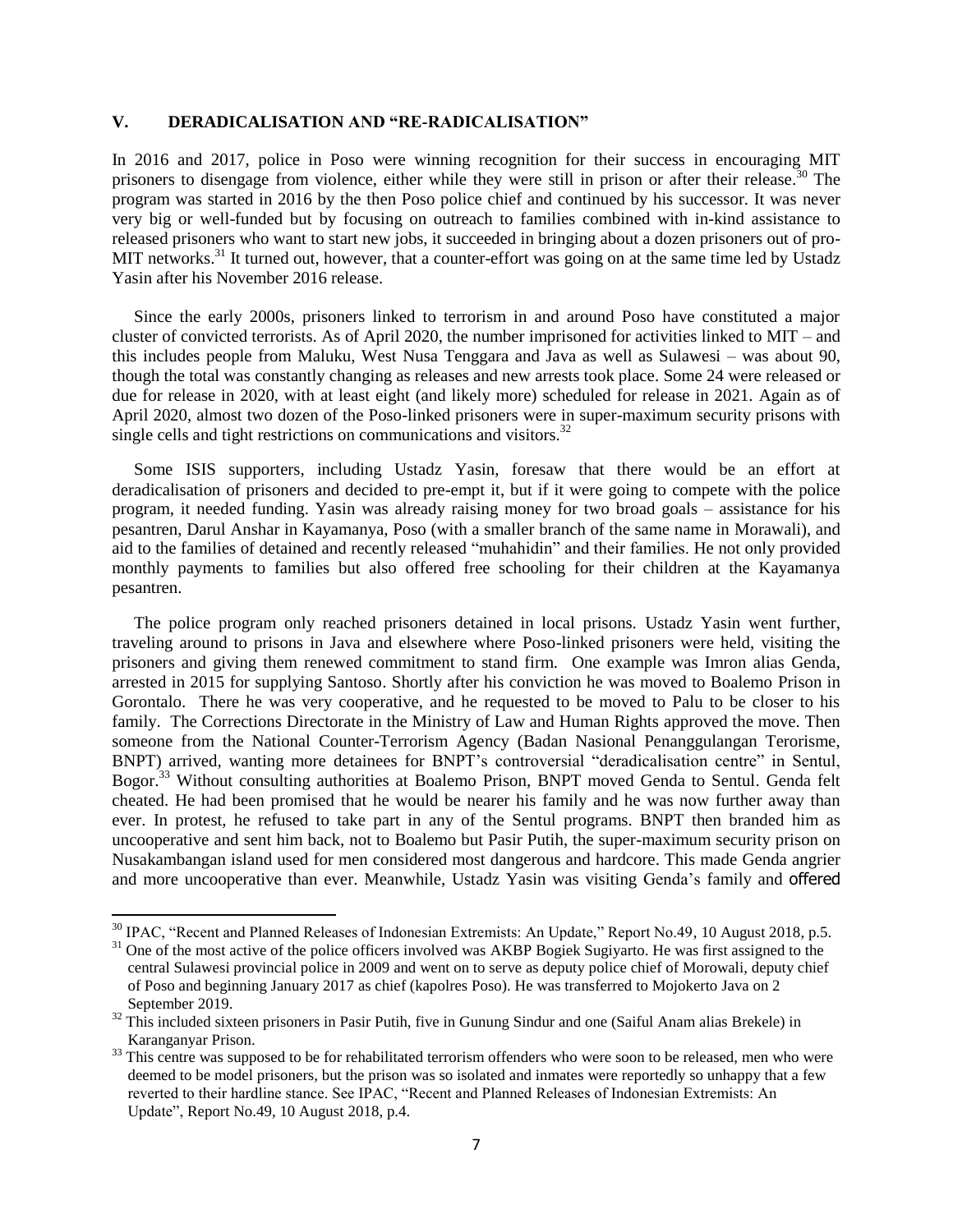scholarships for his children to attend Darul Anshar pesantren. When Genda was released in January 2019, he was still angry about his treatment and refused to have anything to with BNPT. Instead, he returned to the network that had shown sympathy towards his family and eventually became a courier for MIT, delivering explosives to Ali Kalora. He was re-arrested at the end of 2019.

Genda's experience (and there are other similar accounts) suggests that an independent evaluation is needed of both Sentul as an institution and BNPT as an actor in the rehabilitation of prisoners, with a view toward constructive changes that would make both more effective. It also illustrates how one misstep – in this case, the failure to carry through with the promise to move Genda nearer his family – can have disastrous results.

## **VI. LESSONS LEARNED AND THE FUTURE OF MIT**

Quite apart from the question of whether MIT could mount an attack during Ramadan, the Indonesian government needs to understand MIT's staying power. Not only did Santoso's death in 2016 not discourage the remaining members, but his successor quickly found new sources of supplies, community support and recruits. Not enough, clearly, to turn MIT into a major fighting force but enough to ensure its survival and regeneration. Many government counter-insurgency and counter-terrorism forces have found to their chagrin that decapitating an organisation is rarely enough to prevent its resurgence if underlying issues are left to fester – especially grievances related to the security forces. The turnout at the burial of Abdullah and Darwin should serve as a warning that Poso remains not just a possible but a likely centre of recruitment for violent extremists.

Indeed, even if government forces were able to cut off supplies of people and goods, leaving MIT fighters besieged until all were dead or captured, the contextual factors that gave rise to MIT in the first place almost guarantee that another organisation will rise in its place. Poso has been hugely symbolic to the violent extremist movement as it has moved from communal violence to locally-inspired terrorism to a stronghold of ISIS support. It is the only place in Indonesia where extremists could ever plausibly claim to control territory, even if only a jungle camp or two, and maintain an active jihad. Covid-19 has inspired the fighters to a new round of violence, but they were never completely dormant.

Indonesian authorities also need to understand why Yasin's "re-radicalisation" worked – among other things, it built on the failures of "deradicalisation", of which the Sentul facility is a prime example. The local police effort at rehabilitating prisoners was a good one, but it needed more resources and a staff that would survive the transfer of senior officers. It also needed to be able to reach as far as Yasin did, into the prisons outside central Sulawesi where the most disgruntled prisoners were held. It is not clear how Yasin has avoided re-arrest under the 2018 anti-terrorism law, but his fund-raising activities underscore the thin line between charitable giving and terrorist financing.

MIT built its recruitment efforts around ex-prisoners and those currently detained – and there was good communication between the two. This means that more resources are urgently needed for postrelease monitoring in areas that are particularly vulnerable to recruitment – and that includes not only neighbourhoods like Kayamanya in Poso, but also the former Darul Islam strongholds of Banten and Makassar as well as Ambon and Bima. Ideally, local police would be able to work with community leaders to identify mentors who could assist released prisoners and their families over the longer term. Realistically, financial and human resources were too limited even before Covid-19 struck for this to happen in any systematic way. Now with communities more concerned about crime, especially after